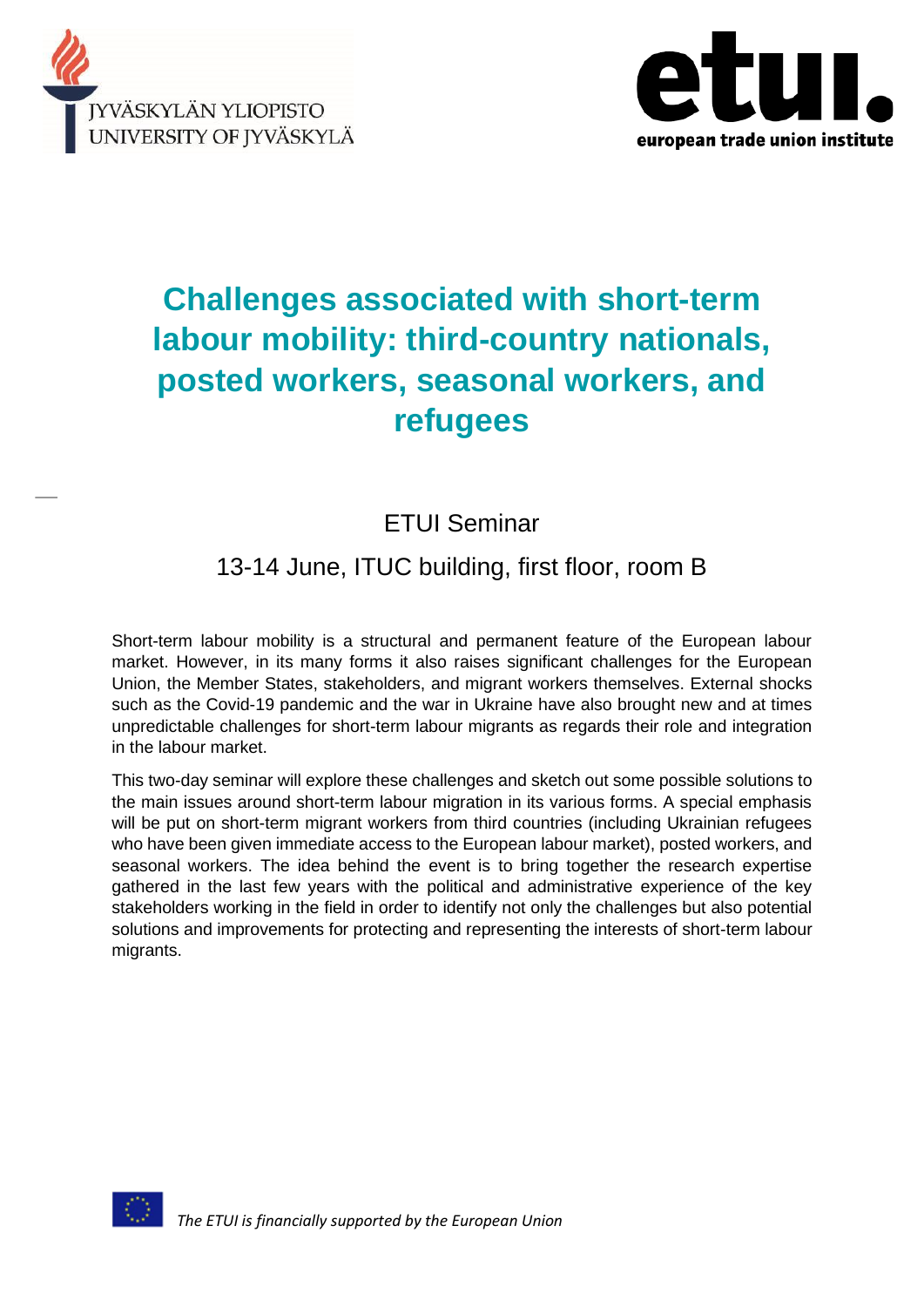# **Programme**

| <b>Monday 13 June</b> |                                                                                                                                                                                               |  |
|-----------------------|-----------------------------------------------------------------------------------------------------------------------------------------------------------------------------------------------|--|
| $12.00 - 12.30$       | <b>Registration and lunch</b>                                                                                                                                                                 |  |
| $12.30 - 12.45$       | <b>Welcome</b>                                                                                                                                                                                |  |
|                       | Zane Rasnača (ETUI, Belgium)<br>Nathan Lillie (University of Jyväskylä, Finland)                                                                                                              |  |
| $12.45 - 14.45$       | <b>Session 1: Setting the scene: protecting short-term</b><br>labour migrants                                                                                                                 |  |
| Chair:                | Mojca Vah Jevšnik (Research Centre of the Slovenian Academy<br>of Sciences and Arts, Slovenia)                                                                                                |  |
| <b>Speakers:</b>      | Zane Rasnača (ETUI, Belgium)<br>Nathan Lillie (University of Jyväskylä, Finland)<br>Frederic De Wispelaere (KU Leuven, Belgium)                                                               |  |
| $14.45 - 15.00$       | <b>Coffee break</b>                                                                                                                                                                           |  |
| $15.00 - 16.30$       | Session 2: Political challenges to short-term labour<br>migrant regulation                                                                                                                    |  |
| Chair:                | Nicola Countouris (ETUI, Belgium)                                                                                                                                                             |  |
| <b>Speakers:</b>      | Claes-Mikael Stahl (ETUC, Belgium)<br>Robert Plummer (BusinessEurope, Belgium)<br>Agnes Jongerius (MEP, European Parliament, Netherlands)<br>Representative from the European Commission, tbc |  |
| 16.30                 | <b>Closing of the first day</b>                                                                                                                                                               |  |

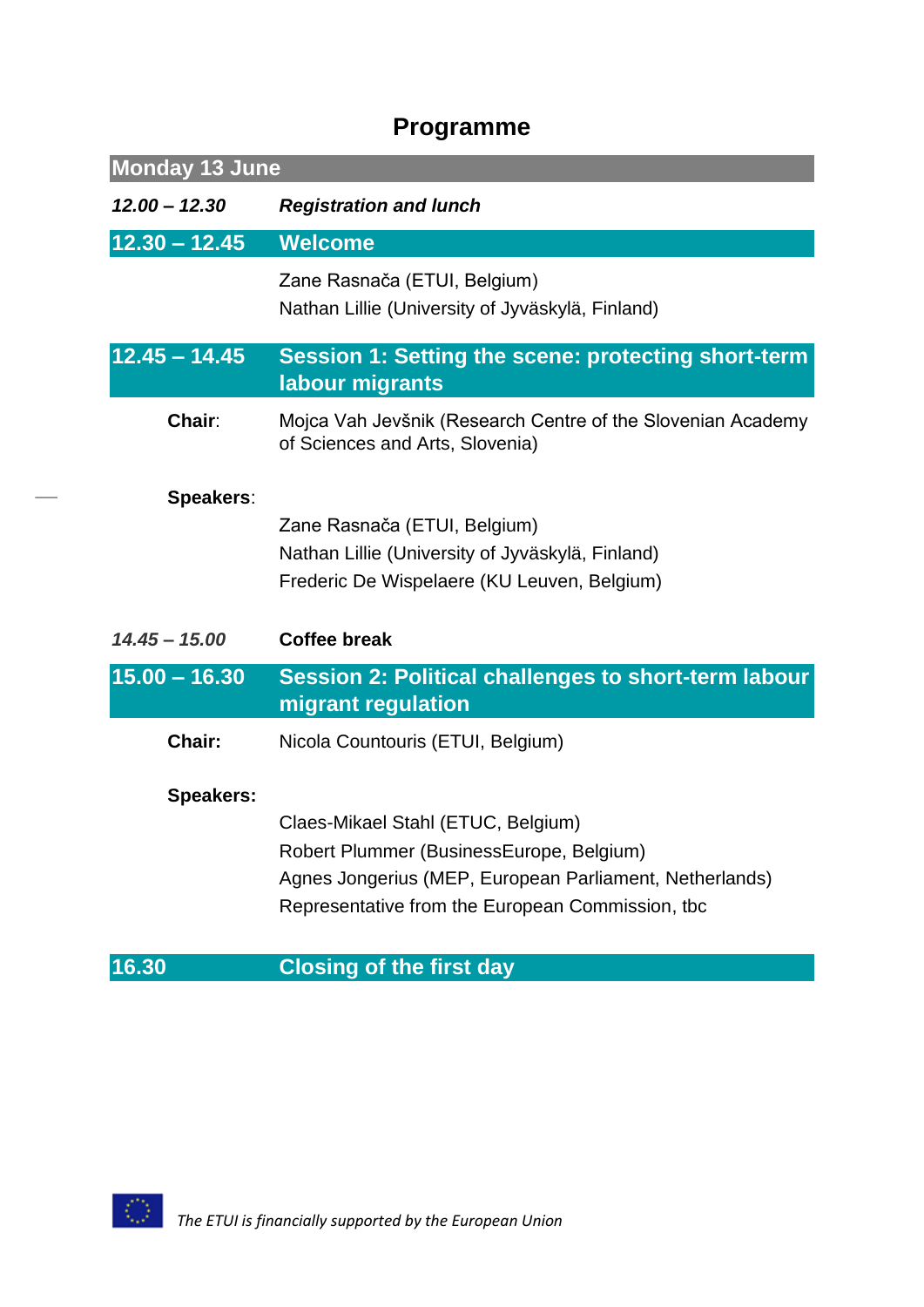| <b>Tuesday 14 June</b> |                                                                                                                                                                                             |  |
|------------------------|---------------------------------------------------------------------------------------------------------------------------------------------------------------------------------------------|--|
| $9.00 - 9.15$          | <i>Welcome coffee</i>                                                                                                                                                                       |  |
| $9.15 - 10.45$         | <b>Session 3: Third-country nationals as short-term migrants</b>                                                                                                                            |  |
| Chair:                 | Devi Sacchetto (Universita degli Studi di Padova, Italy)                                                                                                                                    |  |
| Speakers:              | Silvia Borelli (Researcher, University of Ferrara, Italy)<br>Quivine Ndomo & Katarzyna Kärkkäinen (University of<br>Jyväskylä, Finland)<br>Rutvica Andrijasevic (University of Bristol, UK) |  |

### *10.45 – 11.00 Coffee break*

| $11.00 - 12.30$  | Session 4: Short-term migrants' labour market and social<br>security outcomes     |
|------------------|-----------------------------------------------------------------------------------|
| Chair:           | Francesca Alice Vianello (Universita degli Studi di Padova, Italy)                |
| <b>Speakers:</b> |                                                                                   |
|                  | Wouter Zwysen (ETUI, Belgium)                                                     |
|                  | Vladimir Bogoeski (University of Amsterdam, the Netherlands)                      |
|                  | Sonila Danaj (European Centre for Social Welfare Policy and<br>Research, Austria) |
|                  | Cecilia Bruzelius (University of Tübingen, Germany)                               |

### *12.30 – 13.30 Lunch*

| $13.30 - 14.45$ | Session 5: Integrating Ukrainians in the labour market |
|-----------------|--------------------------------------------------------|
|                 |                                                        |

**Chair:** Mehtap Akgüç (ETUI, Belgium)

### **Speakers:**

Izabela Florczak (Assistant Professor, University of Lodz, Poland) Olena Feyduk (Universita degli Studi di Padova, Italy) Dominika Polkowska (Maria Curie-Sklodowska University, Poland)

### *14.45 – 15.00 Coffee break*